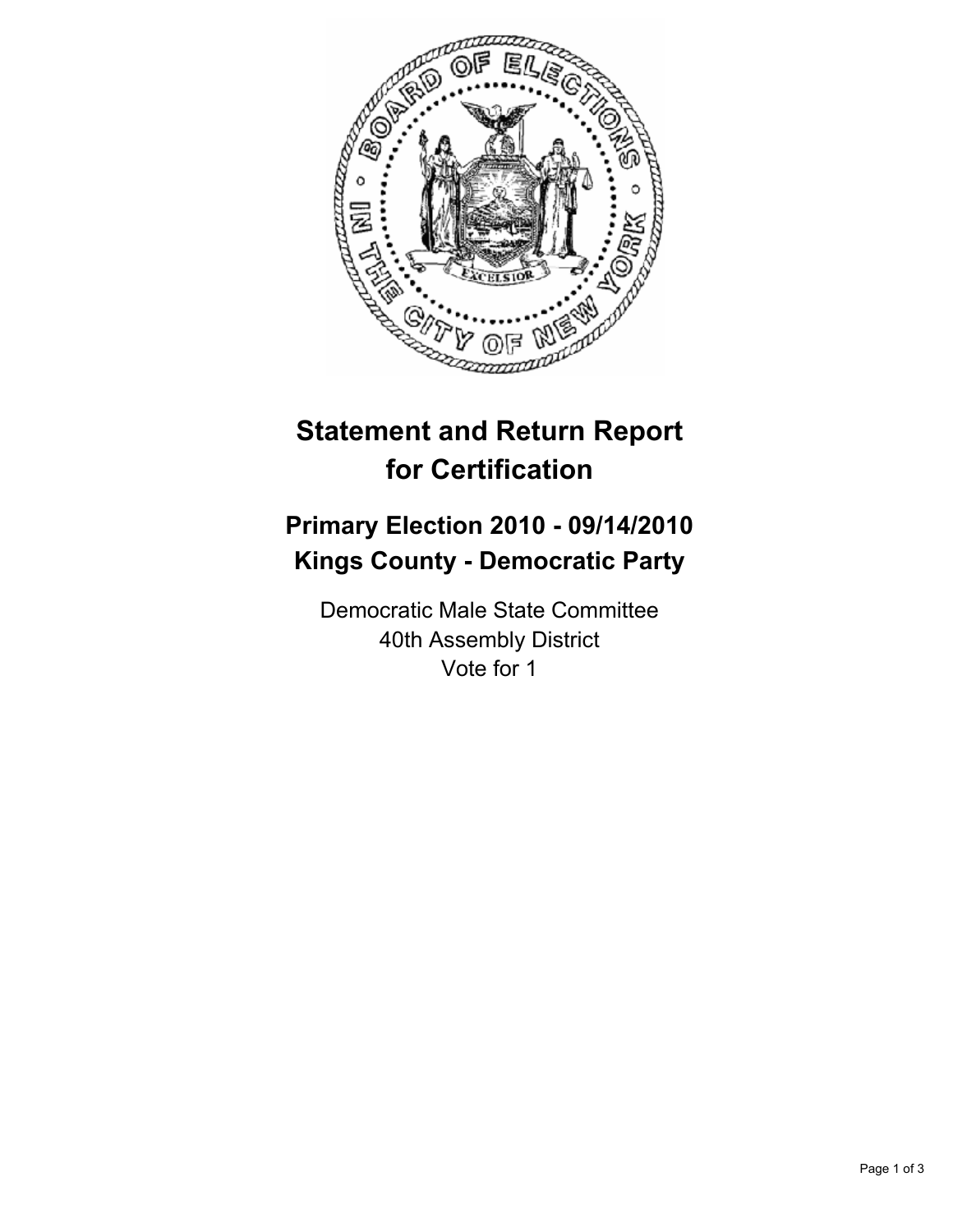

## **Assembly District 40**

| <b>Total Votes</b>        | 4.471 |
|---------------------------|-------|
| WEYMAN A COREY (WRITE-IN) |       |
| TIMOTHY WILKES (WRITE-IN) |       |
| CORY PROROST (WRITE-IN)   |       |
| <b>EARL L WILLIAMS</b>    | 2,584 |
| ANDRE T MITCHELL          | 1,884 |
| AFFIDAVIT                 | 60    |
| ABSENTEE/MILITARY         | 79    |
| <b>EMERGENCY</b>          | 11    |
| <b>PUBLIC COUNTER</b>     | 5,728 |